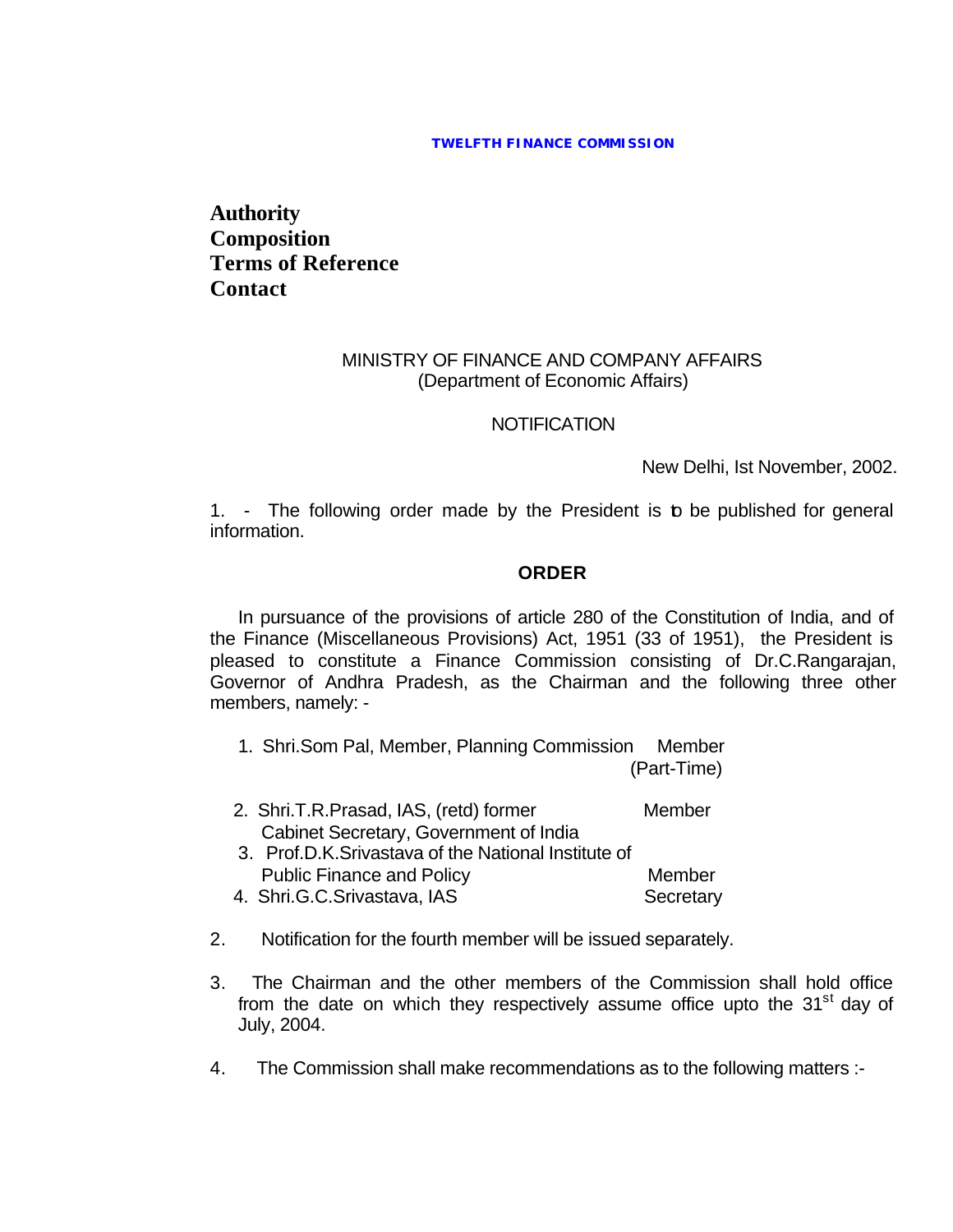- (i) the distribution between the Union and the States of the net proceeds of taxes which are to be, or may be divided between them under Chapter I Part XII of the Constitution and the allocation between the States of the respective shares of such proceeds;
- (ii) the principles which should govern the grants-in-aid of the revenues of the States out of the Consolidated Fund of India and the sums to be paid to the States which are in need of assistance by way of grants-in-aid of their revenues under article 275 of the Constitution for purposes other than those specified in the provisions to clause (1) of the article, and
- (iii) the measures needed to augment the Consolidated Fund of a State to supplement the resources of the Panchayats and Municipalities in the State on the basis of the recommendations made by the Finance Commission of the State.
- 5. The Commission shall review the state of the finances of the Union and the States and suggest a plan by which the Governments, collectively and severally, may bring about a restructuring of the public finances restoring budgetary balance, achieving macro economic stability and debt reduction along with equitable growth.
- 6. In making its recommendations, the Commission shall have regard, among other considerations, to :-
	- (i) the resources, of the Central Government for five years commencing on Ist April 2005, on the basis of levels of taxation and non-tax revenues likely to be reached at the end of 2003-04;
	- (ii) the demands on the resources of the Central Government, in particular, on account of expenditure on civil administrati0on, defence, internal and border security, debt servicing and other committed expenditure an d liabilities;
	- (iii) the resources of the State Governments, for the five years commencing on Ist April 2005, on the basis of levels of taxation and non-tax revenues likely to be reached at the end of 2003-04;
	- (iv) the objective of not only balancing the receipts and expenditure on revenue account of all the States and the Centre, but also generating surpluses for capital investment and reducing fiscal deficit;
	- (v) taxation efforts of the Central Government and each State Government as against targets, if any, and the potential for additional resources mobilisation in order to improve the tax-Gross Domestic Product (GDP) and tax-Gross State Domestic Product (GSDP) ratio, as the case may be;
	- (vi) the expenditure on the non-salary component of maintenance and upkeep of capital assets and the non-wage related maintenance expenditure on plan schemes to be completed by the 31<sup>st</sup> March 2005 and the norms on the basis of which specific amounts are recommended for the maintenance of the capital assets and the manner of monitoring such expenditure;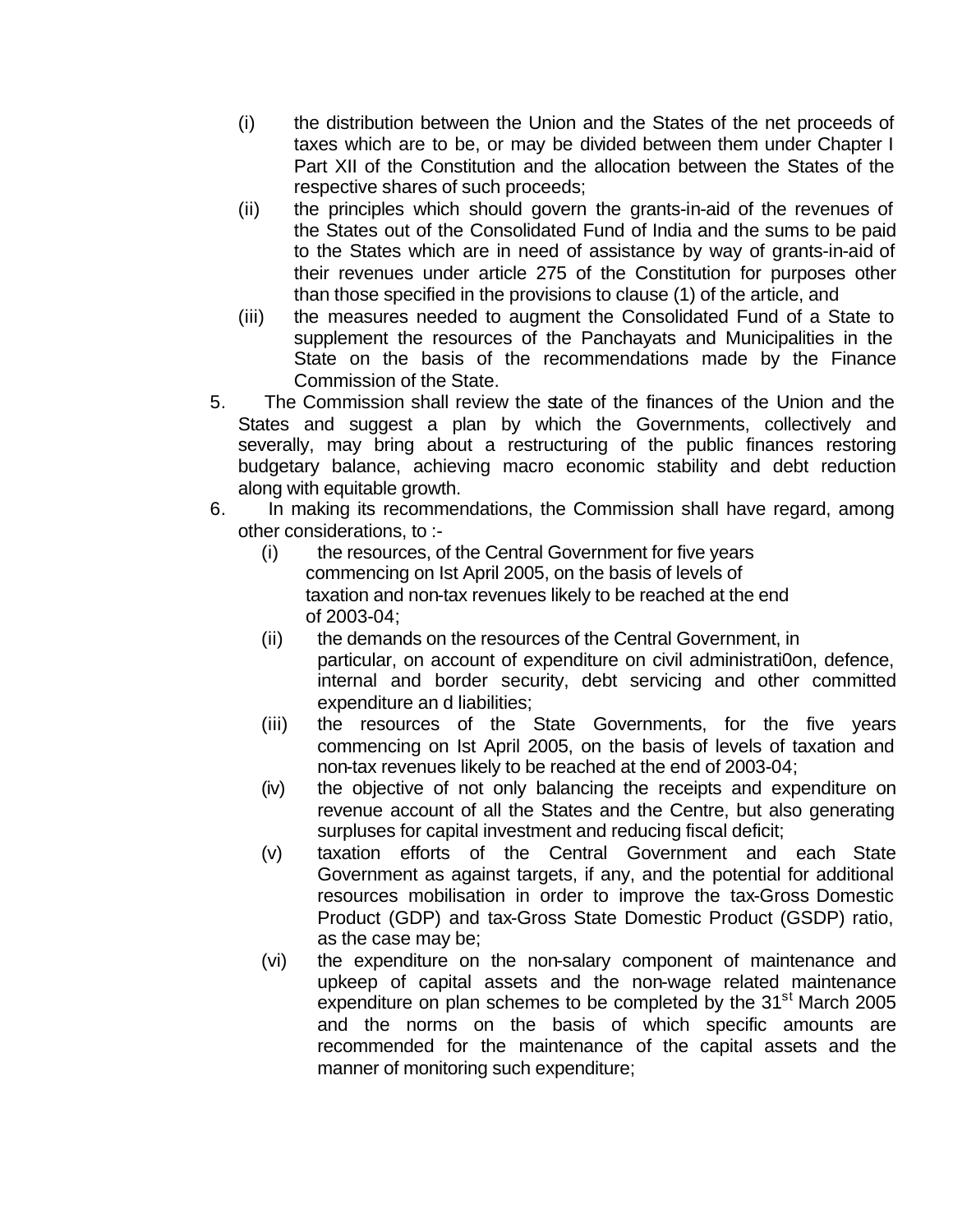- (vii) the need for ensuring the commercial viability of irrigation projects, power projects, departmental undertakings, public sector enterprises etc. in the States through various means including adjustment of user charges and relinquishing of non-priority enterprises through privatisation or disinvestment.
- 7. In making its recommendations on various matters , the Commission will take the baso of population figures as of 1971, in all such cases where population is a factor for determination of devolution of taxes and duties and grants-in-aid.
- 8. The Commission shall review the Fiscal Reform Facility introduced by the Central Government on the basis of the recommendations of the Eleventh Finance Commission, and suggest measures for effective achievement of its objectives.
- 9. The Commission may, after making an assessment of the debt position of the States as on the  $31<sup>st</sup>$  March 2004, suggest such corrective measures, as are deemed necessary, consistent with macro-economic stability and debt sustainability. Such measures recommended will give weightage ot the performance of the States in the fields of human development and investment climate.
- 10. The Commission may review the present arrangements as regards financing of Disaster Management with reference to the National Calamity Contingency Fund and the Calamity Relief Fund and make appropriate recommendations thereon.
- 11. The Commission shall indicate the basis on which it has arrived at its findings and make available the State-wise estimates of receipts and expenditure.
- 12. The Commission shall make its report available by the  $31<sup>st</sup>$  July, 2004, covering a period of five years commencing on the Ist April, 2005.

|                                           | $Sd/$ -                                             |
|-------------------------------------------|-----------------------------------------------------|
| New Delhi<br>Dated the Ist November, 2002 | (Dr.A.P.J.ABDUL KALAM)<br><b>PRESIDENT OF INDIA</b> |
|                                           |                                                     |

. . . . . . . . . . . . .

(No.10(13)-B(S)2002)

Sd/-

 (D.SWARUP) Additional Secretary (Budget)

No.10(123)-B(S)/2002

Dated the 8<sup>th</sup> November, 2002

Copy forwarded to :-